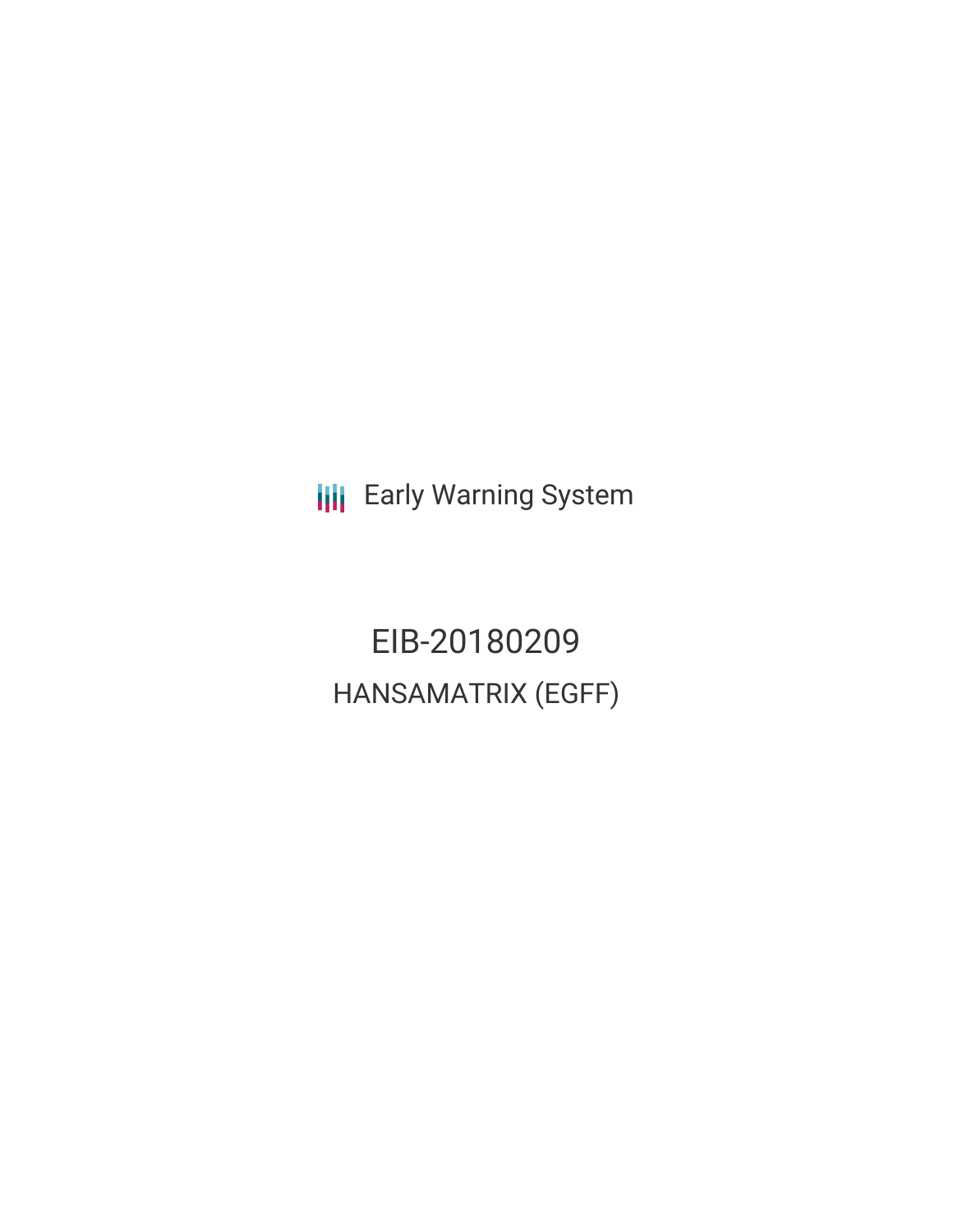## **Quick Facts**

| <b>Countries</b>               | Latvia                           |
|--------------------------------|----------------------------------|
| <b>Financial Institutions</b>  | European Investment Bank (EIB)   |
| <b>Status</b>                  | Approved                         |
| <b>Bank Risk Rating</b>        | U                                |
| <b>Borrower</b>                | <b>HANSAMATRIX AS</b>            |
| <b>Sectors</b>                 | Construction, Industry and Trade |
| <b>Investment Type(s)</b>      | Loan                             |
| <b>Investment Amount (USD)</b> | $$11.35$ million                 |
| <b>Project Cost (USD)</b>      | $$22.71$ million                 |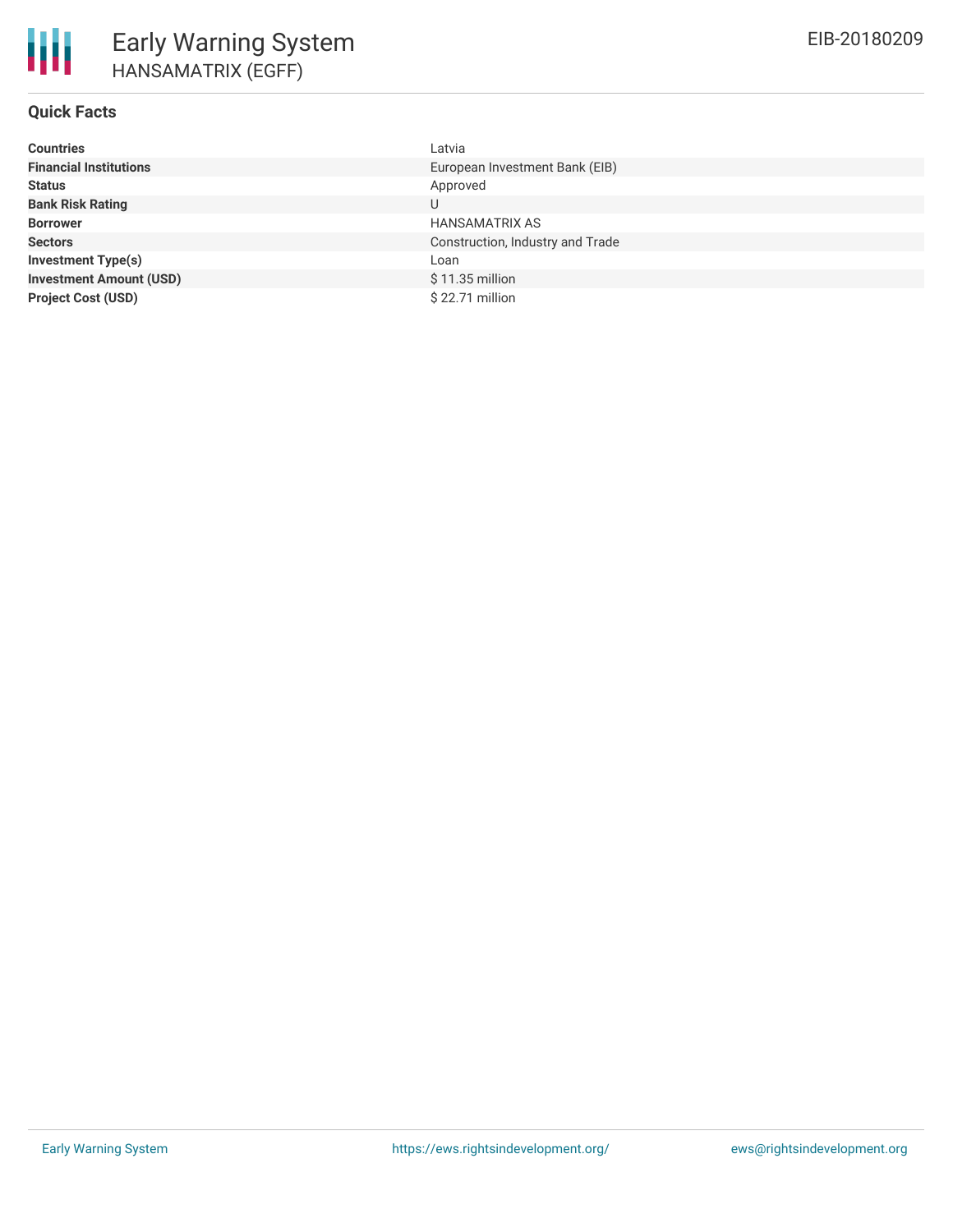

## **Project Description**

This project provides financing to HansaMatrix, a Latvian electronics manufacturing company, for operational expenses, manufacturing equipment, and the construction of a new warehouse building.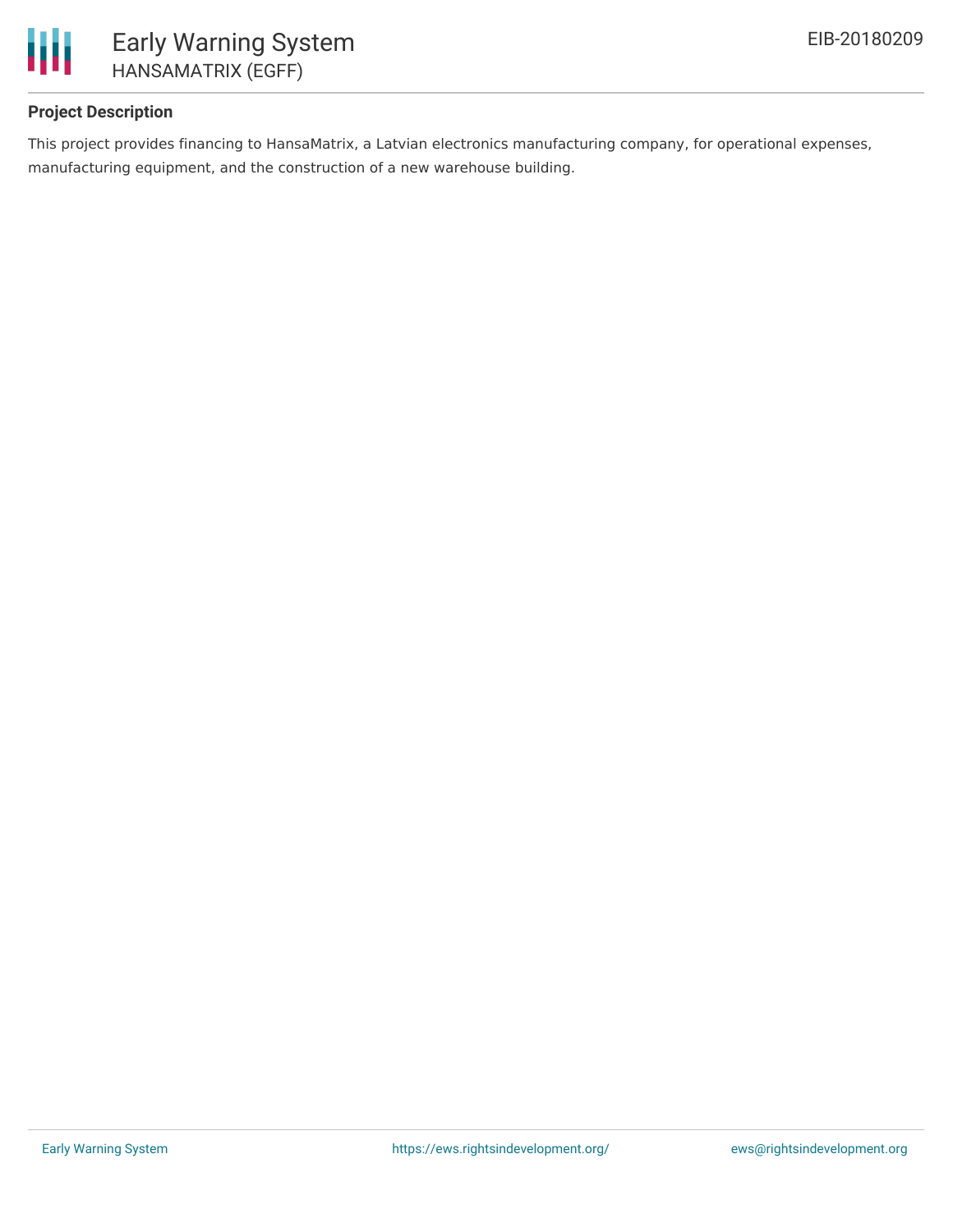### **Investment Description**

冊

European Investment Bank (EIB)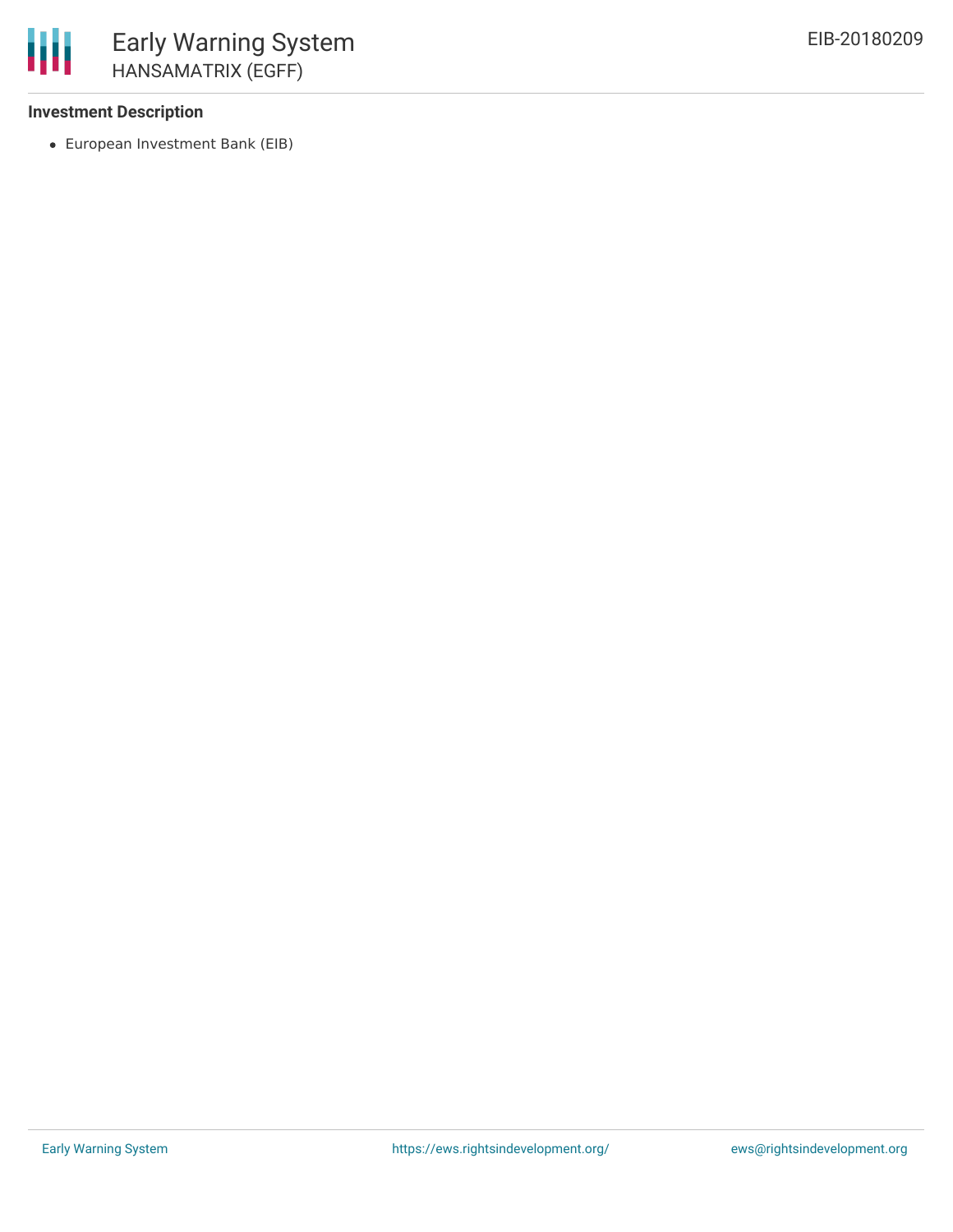

# 冊

# Early Warning System HANSAMATRIX (EGFF)

| <b>Private Actor 1</b> | <b>Private Actor</b><br>Role | <b>Private Actor</b><br>1 Sector | <b>Relation</b>          | <b>Private Actor 2</b> | <b>Private Actor</b><br>2 Role | <b>Private Actor</b><br>2 Sector |
|------------------------|------------------------------|----------------------------------|--------------------------|------------------------|--------------------------------|----------------------------------|
|                        | -                            | $\overline{\phantom{0}}$         | $\overline{\phantom{0}}$ | HansaMatrix, SA        | Client                         | $\overline{\phantom{a}}$         |